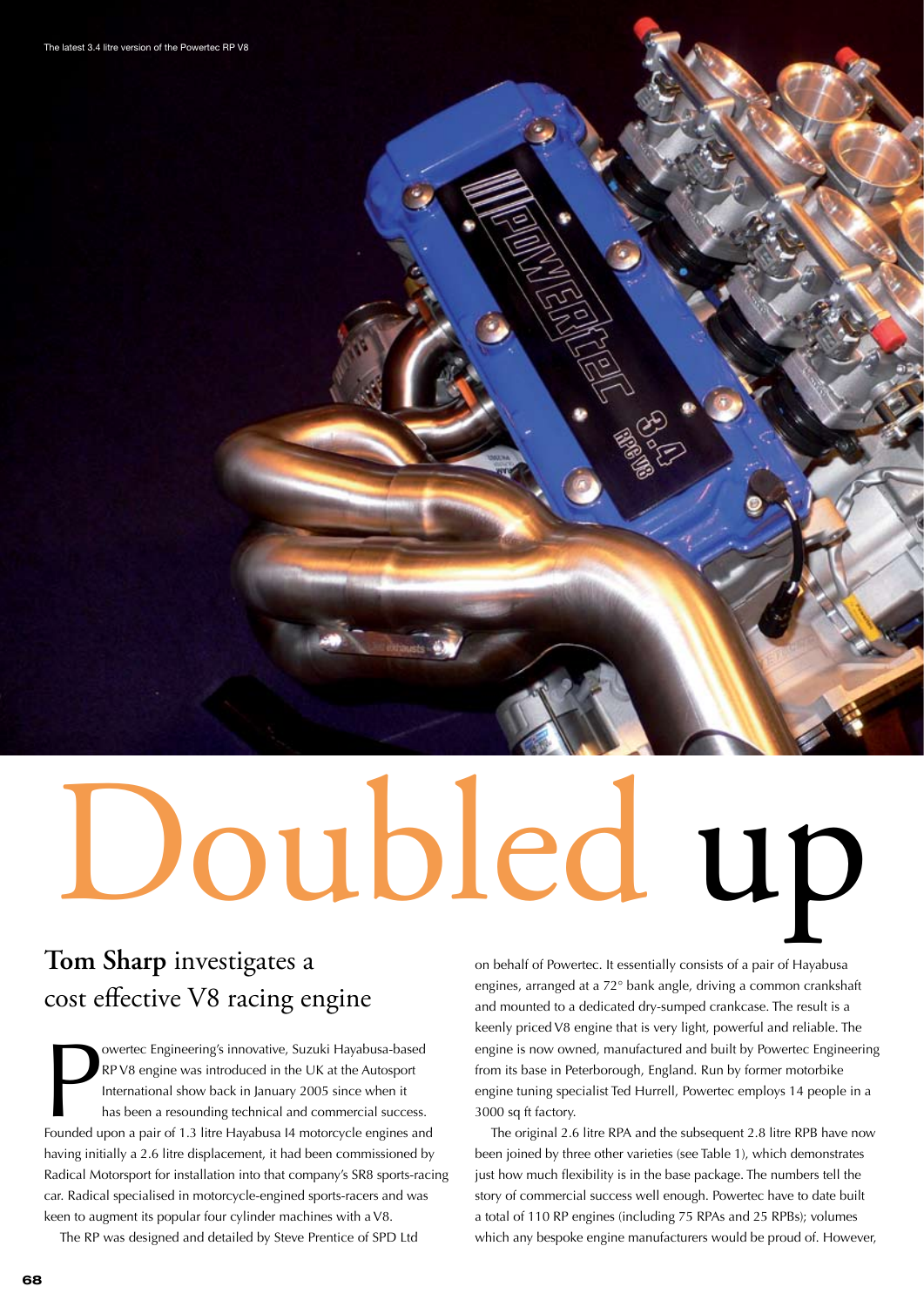

the RP series only represents 20% of Powertec's business; the majority revolves around building and tuning the Suzuki Hayabusa four cylinder engines for markets such as motorbike racing, low volume production cars, autograss racing and hill climbing.

 In this article we will examine the structure of the RP V8 in more detail than ever before. We will look at how Powertec has handled development in terms of performance and reliability, and what issues were overcome in designing the long stroke version.

### STANDARD STROKE RPA & RPB

The RP V8 started life as the RPA with the 81 mm bore and 63.0 mm stroke of its (up to) 2007 Suzuki Hayabusa donor giving 325 cc per cylinder for a total of 2597 cc. It is now available in a total of five different capacities (RPA/B/C/D/E) (Table 1), thanks to two crankshaft stroke options and three different bore options. Powertec even has a fourth bore option available (83 mm), which is used on some Powertec (four cylinder) Hayabusas, should any further variation be required.

 One of the first steps from the RPA came in 2005 when Andy Horne commissioned Powertec to design and build a 2.5 litre version for use in a Metro 6R4 in the British Rally Championship. This was based on a short stroke crank and proved very successful; with a hatchback body to play with Powertec was able to find an extra 35 bhp by optimizing the inlet tracts and airbox. The engine ran into trouble with the MSA, which

## DOSSIER : POWERTEC RP V8 ENGINE



governs UK motorsport – they banned it on the grounds of it not being derived from a passenger-carrying vehicle. Horne's solicitors eventually ensured the car received its required log book but the MSA made it clear that the RP was not welcome in rallying.

 Powertec's original product portfolio plan had included a 2.0 litre 'screamer' version, but as Ted Hurrell explains customer demand drove the capacity in the opposite direction.

 "The screamer was originally conceived for use in 2.0 litre hillclimb and VdeV sportscar racing, however the VdeV regulations quickly changed to insist upon four cylinder car engines and our hillclimb customers went in the direction of the unlimited classes, which means increasing swept volume as far as possible to maximize torque. So only one 2.0 litre engine was built before that variant was then unfortunately shelved.

 "Those two examples, of the 2.5 and 2.0 litre engines go to illustrate how important it is to be able to react quickly to changes in sporting regulations and, for want of a better word, trends. If we had committed ourselves to a smaller capacity unit we would have been faced with significant re-engineering costs; as it was, the original design incorporated sufficient flexibility to allow us to switch our focus easily to larger capacity versions."

 The 72° bank angle RP is founded upon a bespoke upper and lower crankcase, which are both cast in aluminium alloy. The bank angle was chosen purely for car installation reasons, as designer Steve Prentice

| <b>Designation</b>         | <b>RPA</b> | <b>RPB</b> | <b>RPC</b> | <b>RPD</b> | <b>RPE</b> |
|----------------------------|------------|------------|------------|------------|------------|
| <b>Nominal</b><br>Capacity | 2.6 Litre  | 2.8 Litre  | 3.4 Litre  | 3.2 Litre  | 3.0 Litre  |
| Bore, mm                   | 81.0       | 84.0       | 86.0       | 84.0       | 81.0       |
| Stroke, mm                 | 63.0       | 63.0       | 71.5       | 71.5       | 71.5       |
| Swept Volume,<br>cc        | 2597       | 2793       | 3323       | 3170       | 2950       |

Table 1 – RP V8 Capacity Options

t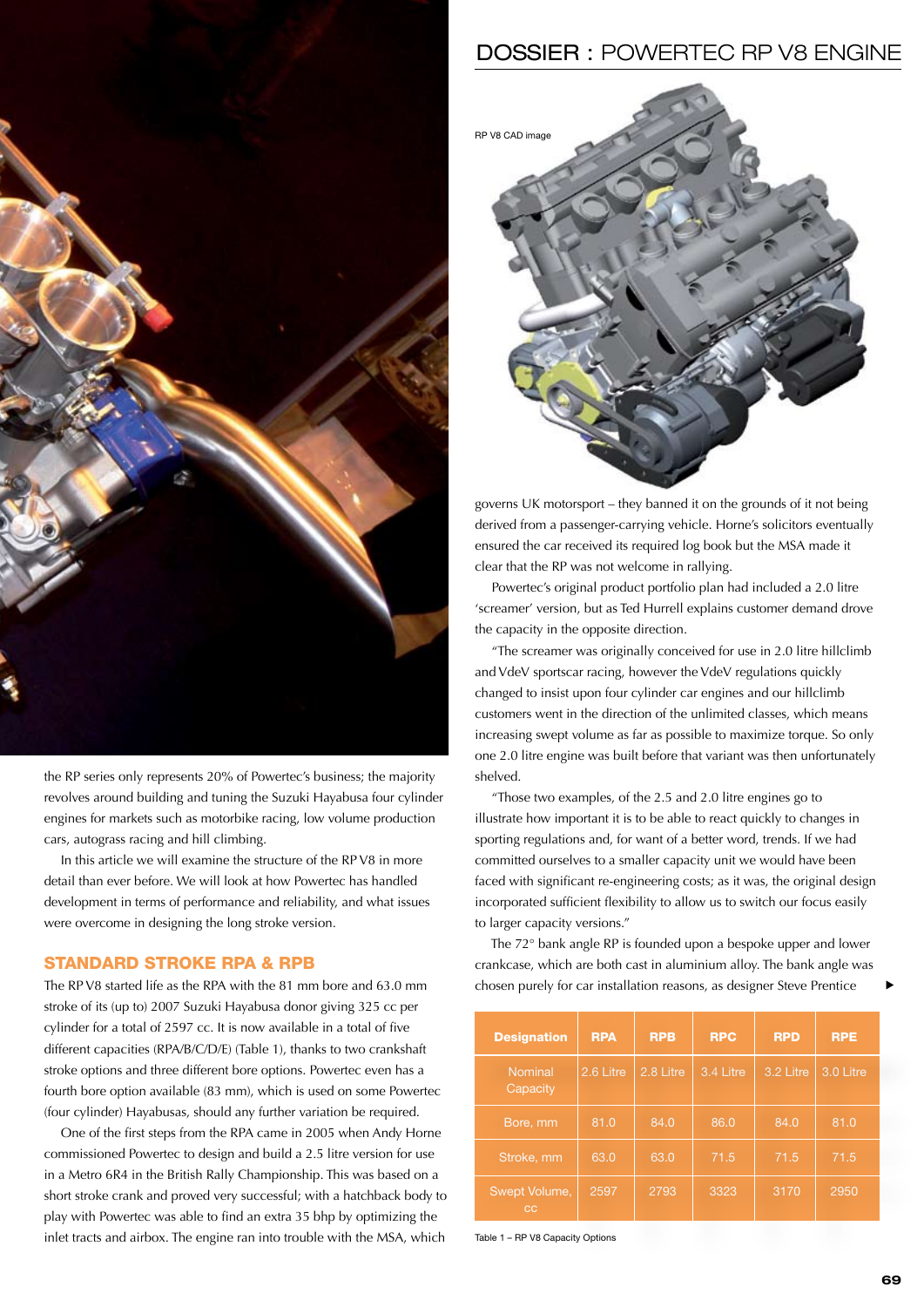# DOSSIER : POWERTEC RP V8 ENGINE



explains; "The priority was to make the engine as compact as possible; in the early concept design stages we were even looking at a transverse installation in the Radical SR8.

 "We simply took both banks of cylinder barrels (i.e. the one piece monoblocks which the pistons run in) and reduced the bank angle until they were as close as was reasonably feasible. At the time a lot of Formula One engines were 72° V10s so people tend to assume that the bank angle is connected with that, or that it was specially chosen for engine balance reasons, but really if we could have made the engine even more compact with a 71° bank angle we would have!"

 One consequence of this is that the engine does not fire evenly, with alternate intervals of 72° and 108° between firing pulses; Powertec haven't found this to be a problem and indeed customers report excellent traction, as Ted Hurrell explains: "The RP has a virtually perfect flat torque curve all the way from 4000 rpm; it's very responsive with no kicks in the curve. Trevor Willis was able to really exploit this in the British Hillclimb Championship, especially on tight tracks and in

### **SPECIFICATION**

Powertec RPC 3.4 Litre 72 Degree V8 Bore 86 mm Stroke 71.50 mm Displacement 3323 cc Naturally aspirated 102 octane racing fuel Aluminium crankcase halves, cylinder barrels And heads Integral liners 5 main bearings Plain (shell) bearings Steel crankshaft, 4 pins Aluminium pistons, steel rings Steel con rods Double overhead camshafts Duplex chain timing drive 4 valves, 1 plug per cylinder 28 degree included valve angle 34 mm intake valve 28.5 mm exhaust valve Manifold injection Distributorless ignition Engine Management System Compression ratio 11.0: 1 – 13.5 : 1 Maximum rpm 10,500

### wet conditions."

 Indeed Willis is one of Powertec's most important customers. He finished third in the British Hillclimb Championship last year using a 2.8 litre RPB and for 2009 is switching to the new 3.4 litre RPC. *Race Engine Technology* asked Willis for his views on the RP.

 "What you need as a hillclimb driver is more aligned with the needs of a rally driver than a circuit racer. With sometimes only six runs in a weekend, it's all about reacting to what you feel and see and to do so you need a predictable engine with a smooth torque curve. Engines which 'come on the cam' fiercely are a bit of a handful on the hills, which is why the Powertec V8 is perfect; it really delivers its power smoothly.

 "We started racing the 2.6 litre in 2006, then switched to the 2.8 litre in 2007 and 2008; that gave us a noticeable step up in power while maintaining the drivability. For 2009 we're expecting another step up



with the 3.4 litre.

 "The only downside is a minor one; the RP can't be fully stressed, so we have to use a sub frame to take the chassis loads, which adds weight, but it's a price worth paying."

 A fully stressed engine is one that forms the only structural link between the chassis tub and the transmission/ rear wing/ rear suspension. It is relatively common practice now in sports car design to run the engine semi-stressed; this is where in addition to the engine being rigidly fixed between the tub and the bellhousing, stiffening links are added between the tub

t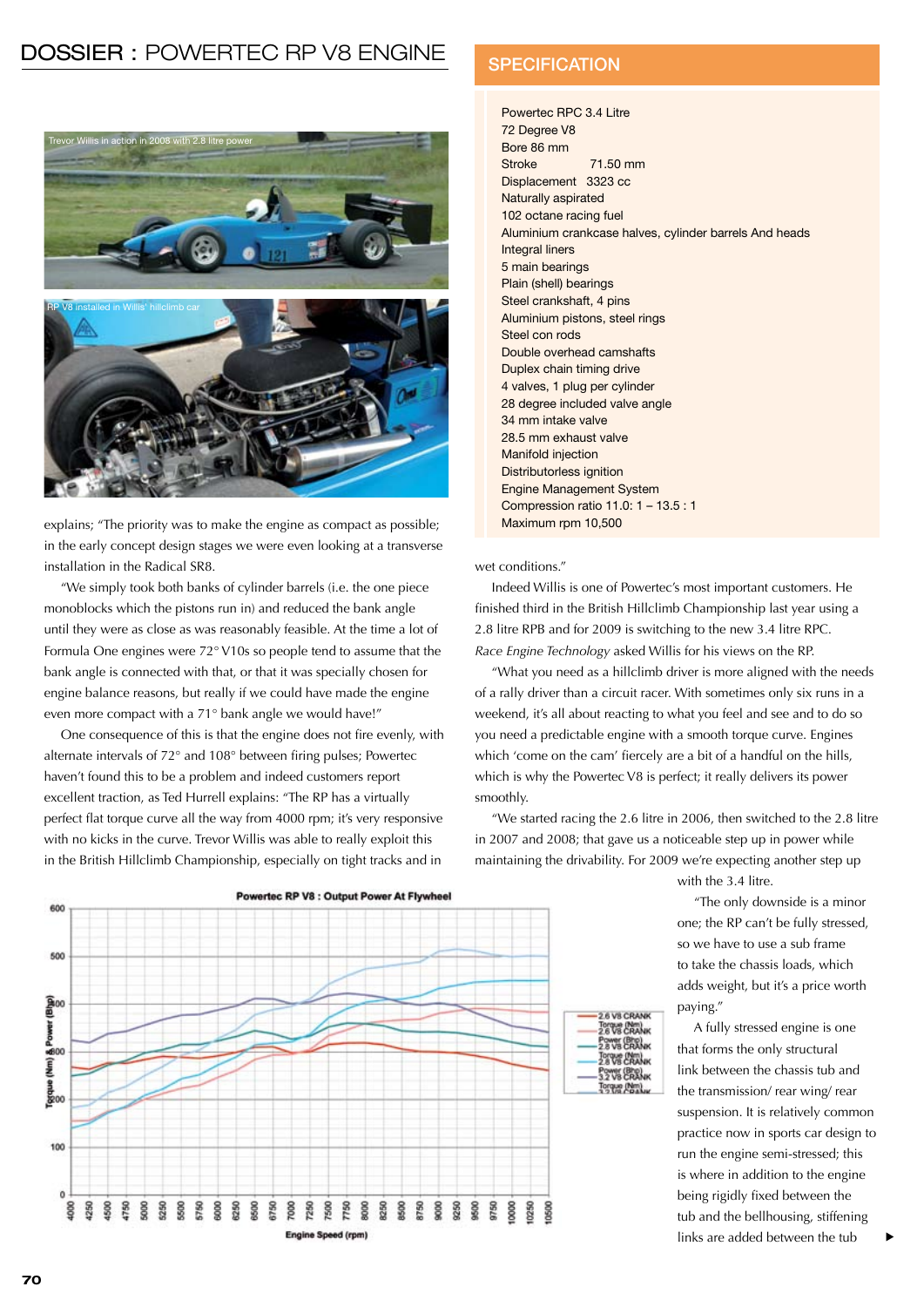### POWERTEC RP V8 SUPPLIERS

Heads: Suzuki

Liners /bore coating: Suzuki Monobloc Castings: Caress Crankshaft: Arrow Precision Camshafts: Suzuki/Kent Timing Drive components: Suzuki, Drive Solutions Tappets: Suzuki Pistons: Suzuki, JE Rings: Suzuki, JE Piston pins: Suzuki, JE Circlips: Suzuki, JE Con rods: Suzuki, Arrow Main & big end bearings: Suzuki, Mahle/Vandervell Seals: Suzuki, Brammer Fasteners: Suzuki, ARP, Unbrako, Northbridge, APE Valves: Suzuki, REC Valve seats & guides: Suzuki Valve springs: Suzuki, APE Cylinder head gasket: Suzuki, Cometic Ignition system: Life Electronics Fuel injectors: Magneti Marelli Engine Management System: Life Electronics Throttle: Jenvey Water pump: Powertec **Oil pump: Powertec** 

and mounts on the bellhousing, typically running over the top of the engines' cam covers and under the sump.

 The RP's upper crankcase is of an open deck design and at only 88.0 mm deck height it appears very low at first inspection; indeed as a finished component it weighs a mere 5.8 kg.

It incorporates the five main bearing panels, the upper half of the bellhousing and the piston cooling jet bosses, which are designed to take Hayabusa oil jets. The layout is arranged such that the left hand bank is set forwards with its timing drive at the front of the engine. The right hand bank is reversed, with its timing drive at the rear (bellhousing) end.

 The lower crankcase weighs in at 6.9 kg. It incorporates five main bearing panels which create four fully compartmentalised crankcase chambers (although the scavenge outlets are deliberately linked). The scavenge outlets, filter mounts and pump mounts are located conventionally on the right hand side of the crankcase. At the front end is a chain/ gear case for the left hand bank timing drive and the pump gear drive, and there is a similar chain case at the rear for the right hand bank timing drive.

 The oil filter, which is one of the few non-Hayabusa derived items on the engine, is mounted on the left hand side and feeds the main oil pressure gallery, which is located centrally on the underside. Alternator mounting bosses are provided at the front end and the rear end features the lower half of the bellhousing and starter mounting.

 The RPA runs a conventional eight-counterweight single plane crankshaft and utilizes standard Hayabusa crankpin sizes. The crankshaft is manufactured by Arrow Precision in the UK and is a one piece steel item which is gas nitrided for fatigue strength. The rear timing gear is now incorporated into the crankshaft; the original design featured a separate gear which slid on from the back, but the restrictions which this placed on flywheel bolt design proved unacceptable.

 Running a two-plane crankshaft would have prevented use of the Hayabusa cams and so was not considered; the use of a non90° vee angle would have meant the out of balance forces not being cancelled anyway. The original crankshaft did, however, feature one disc counterweight with an external gear cut onto it to drive twin, twice engine speed balancer shafts, which were originally mounted on the left hand side of the engine, between the starter and the oil filter. Powertec had reliability problems with the bolts which attached the housings to the crankcase and deleted the balancer shaft assembly in 2005. Ted Hurrell explains: "When the engine was designed Steve Prentice incorporated the balancer shafts as we knew we could expect horizontal vibration forces from a single plane crankshaft V8. Unfortunately the balancer shafts and housing caused structural problems with the crankcases, and losses in power. Removing them showed no disadvantage so the crankcases were redesigned without the housing."

 The original crankshaft was also cross-drilled, a feature that was designed in for manufacturing reasons. The engine suffered two failures early on in development, which were attributed to oil starvation at the crankpins, and as a result the oil feeds were redesigned as longitudinal drillings just underneath the surface of the journals, with consequentially lower oil pressure requirement, and the problem never recurred.

 The original 2.6 litre engine uses Hayabusa connecting rods; the 2.8 litre uses standard length steel connecting rods manufactured by Arrow Precision. The piston is one area where Powertec can take advantage of the huge amount of work it does with four cylinder Hayabusa engines, and the large number of suppliers who make pistons for it.

The pistons run in a Hayabusa 'monoblock' cylinder barrel; a one piece aluminium casting featuring four integral cylinder bores at 88 mm spacing with a chaincase at one end.

 The standard 2.6 litre engine uses the 81 mm bore while the 2.8 litre uses an 84 mm bore (Powertec use 83 mm in its four cylinder engines).

 A major breakthrough for Powertec for 2009 was sourcing a supplier of barrels with 86 mm bores. USA based Muzzy's produce this item in two pieces, which are then welded together. The larger bores are offset axially to maintain wall thickness between adjacent bores.

The cylinder head assemblies and head gaskets are entirely Hayabusa specification. Powertec produces the RPA in either 'stock' or 'tuned' specification. It uses the standard Suzuki camshafts and profiles on

RP V8 CAD overhead